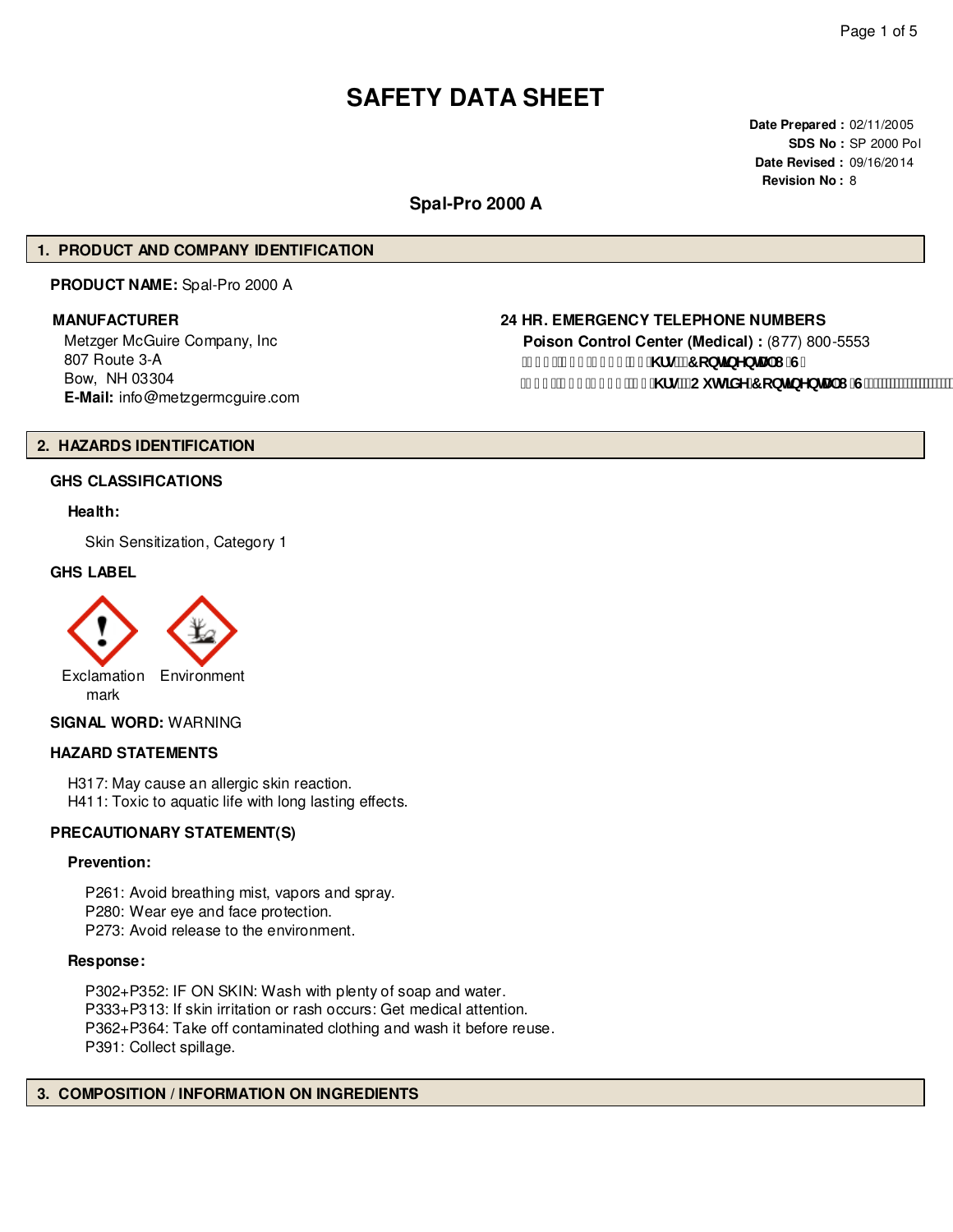| <b>Chemical Name</b>                                | $Wt.$ %   | <b>CAS</b>            |
|-----------------------------------------------------|-----------|-----------------------|
| Di-(methylthio)toluenediamine                       |           | 10 - 15   106264-79-3 |
| N,N,N',N'-Tetrakis(2-hydroxylpropyl)ethylenediamine | $\leq 10$ | $102 - 60 - 3$        |
| N,N'-dialkylamino-diphenylmethane                   | $\leq 5$  | 5285-60-9             |

## **4. FIRST AID MEASURES**

**EYES:** Immediately flush eyes with plenty of water. Seek medical attention if irritation persists.

**SKIN:** Immediately flush skin with plenty of water. Remove contaminated clothing and shoes. Seek medical attention if rash or irritation occurs.

**INGESTION:** Do not induce vomiting. Give one or two glasses of water to drink. Never give anything by mouth to an unconscious person. If large amounts are swallowed, consult a physician.

**INHALATION:** Move person to fresh air.

## **5. FIRE FIGHTING MEASURES**

**EXTINGUISHING MEDIA:** Water spray, foam, dry chemical or carbon dioxide.

**HAZARDOUS COMBUSTION PRODUCTS:** Carbon oxides.

**FIRE FIGHTING PROCEDURES:** Water and foam may cause frothing if liquid is burning.

**FIRE FIGHTING EQUIPMENT:** Exposed firefighters must wear NIOSH-approved positive pressure self-contained breathing apparatus with full-face mask and full protective clothing.

#### **6. ACCIDENTAL RELEASE MEASURES**

**SMALL SPILL:** Isolate the area and preventy entry of unnecessary and unprotected personnel. Do not walk through or otherwise scatter spilled product. Absorb with dry chemical absorbent, earth, sand or any other inert material. Place in a chemical waste container.

LARGE SPILL: Isolate the area and preventy entry of unnecessary and unprotected personnel. Do not walk through or otherwise scatter spilled product. May be a slipping hazard. Create a dike or trench to contain product. Prevent entry into waterways, sewers, basements or confined areas. Absorb with dry chemical absorbent, earth, sand or any other inert material. Place in a chemical waste container.

**SPECIAL PROTECTIVE EQUIPMENT:** Wear protective equipment listed in Section 8.

## **7. HANDLING AND STORAGE**

**HANDLING:** Do not get in eyes, on skin or on clothing. Wash hands before eating, drinking or smoking. Keep container closed when not in use. Do not reseal if contaminated. Keep away from heat and flame.

**STORAGE:** Store in a cool, dry and well-ventilated area away from heat or sources of ignition. Keep out of direct sunlight.

**STORAGE TEMPERATURE:** 4.4°C (40°F) Minimum to 37.8°C (100°F) Maximum

## **8. EXPOSURE CONTROLS / PERSONAL PROTECTION**

## **PERSONAL PROTECTIVE EQUIPMENT**

**EYES AND FACE:** Wear a face shield and chemical safety glasses or goggles.

**SKIN:** Wear impervious gloves. Cover exposed skin.

**RESPIRATORY:** None required in normal use.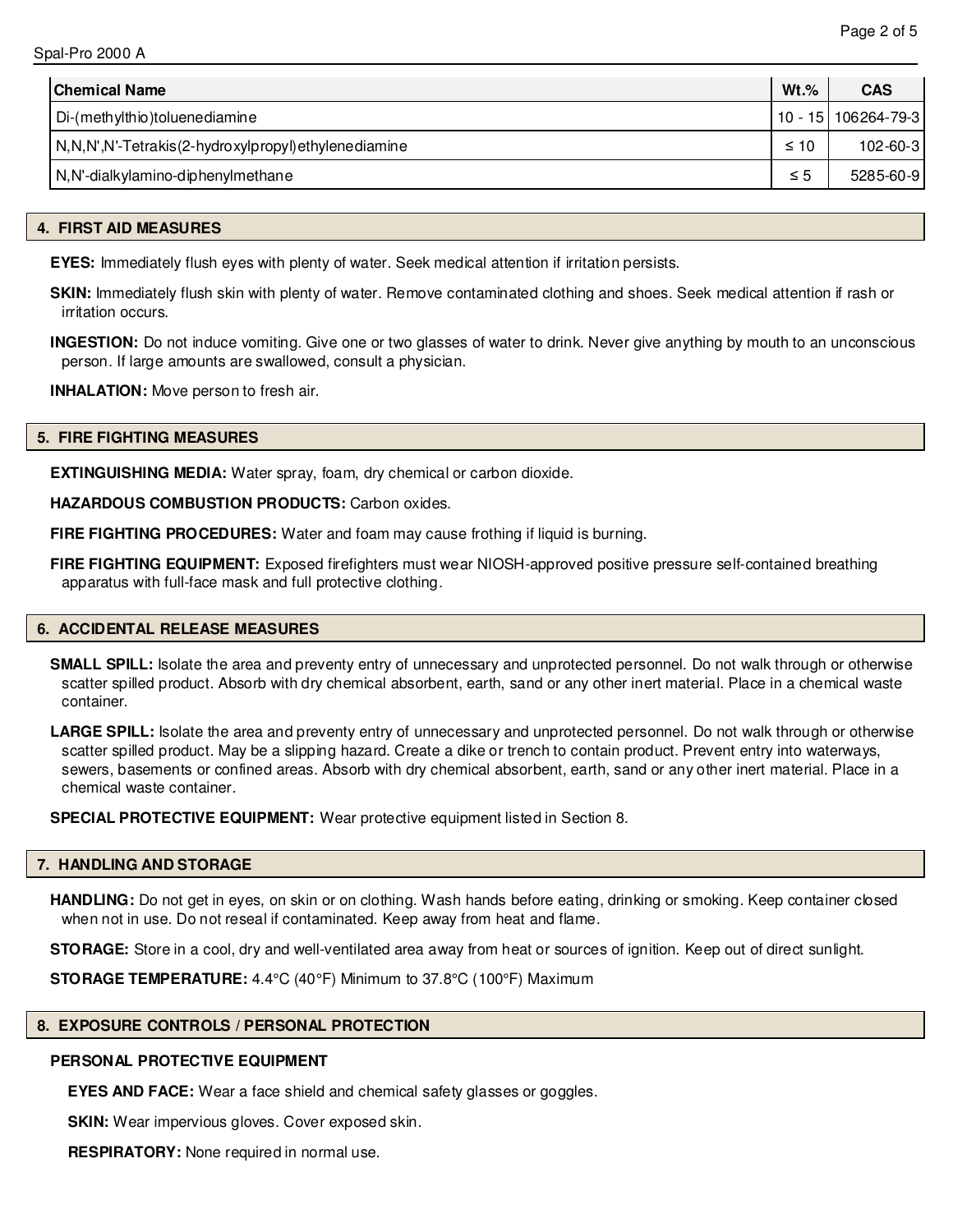**WORK HYGIENIC PRACTICES:** Avoid eating, drinking or smoking while using this material. Wash hands thoroughly after handling.

## **9. PHYSICAL AND CHEMICAL PROPERTIES**

**ODOR:** Slightly musty.

**APPEARANCE:** Liquid of various colors.

**FLASH POINT AND METHOD:** > 93.3°C (200°F)

**AUTOIGNITION TEMPERATURE:** Not established.

**BOILING POINT:** > 148.9°C (300°F)

**FREEZING POINT:** < 0°C (32°F)

**SOLUBILITY IN WATER:** Partial.

**SPECIFIC GRAVITY:** 1.07 to 1.09 (water = 1) at 23.3°C (74°F)

**VISCOSITY #1:** 1400 to 1700 Centipoise at 23.3°C (74°F)

## **10. STABILITY AND REACTIVITY**

**HAZARDOUS POLYMERIZATION:** Will not occur.

**STABILITY:** Stable.

**HAZARDOUS DECOMPOSITION PRODUCTS:** Carbon oxides, nitrogen oxides and sulfur oxides.

**INCOMPATIBLE MATERIALS:** Strong acids and strong oxidizers.

## **11. TOXICOLOGICAL INFORMATION**

## **ACUTE**

| <b>Chemical Name</b>                                 | ORAL $LD_{50}$<br>(rat) | <b>DERMAL LD<sub>50</sub></b><br>(rabbit) |
|------------------------------------------------------|-------------------------|-------------------------------------------|
| Di-(methylthio)toluenediamine                        | 1515 mg/kg              | $>$ 2000 mg/kg                            |
| N,N,N',N'-Tetrakis(2-hydroxylpropyl) ethylenediamine | 3280 mg/kg              | $>$ 2000 mg/kg                            |
| N,N'-dialkylamino-diphenylmethane                    | 1400 mg/kg              | 3090 mg/kg                                |

## **CARCINOGENICITY**

**IARC:** Not regulated as a carcinogen.

**NTP:** Not regulated as a carcinogen.

**OSHA:** Not regulated as a carcinogen.

#### **12. ECOLOGICAL INFORMATION**

**ECOTOXICOLOGICAL INFORMATION:** Di-(methylthio)toluenediamine: LC<sub>50</sub> (rainbow trout) 7.3 mg/L/96h; EC<sub>50</sub> (Daphnia magna) 0.9 mg/L/48h

**COMMENTS:** This product is toxic to aquatic organisms and can cause long term adverse effects in the aquatic environment.

**13. DISPOSAL CONSIDERATIONS**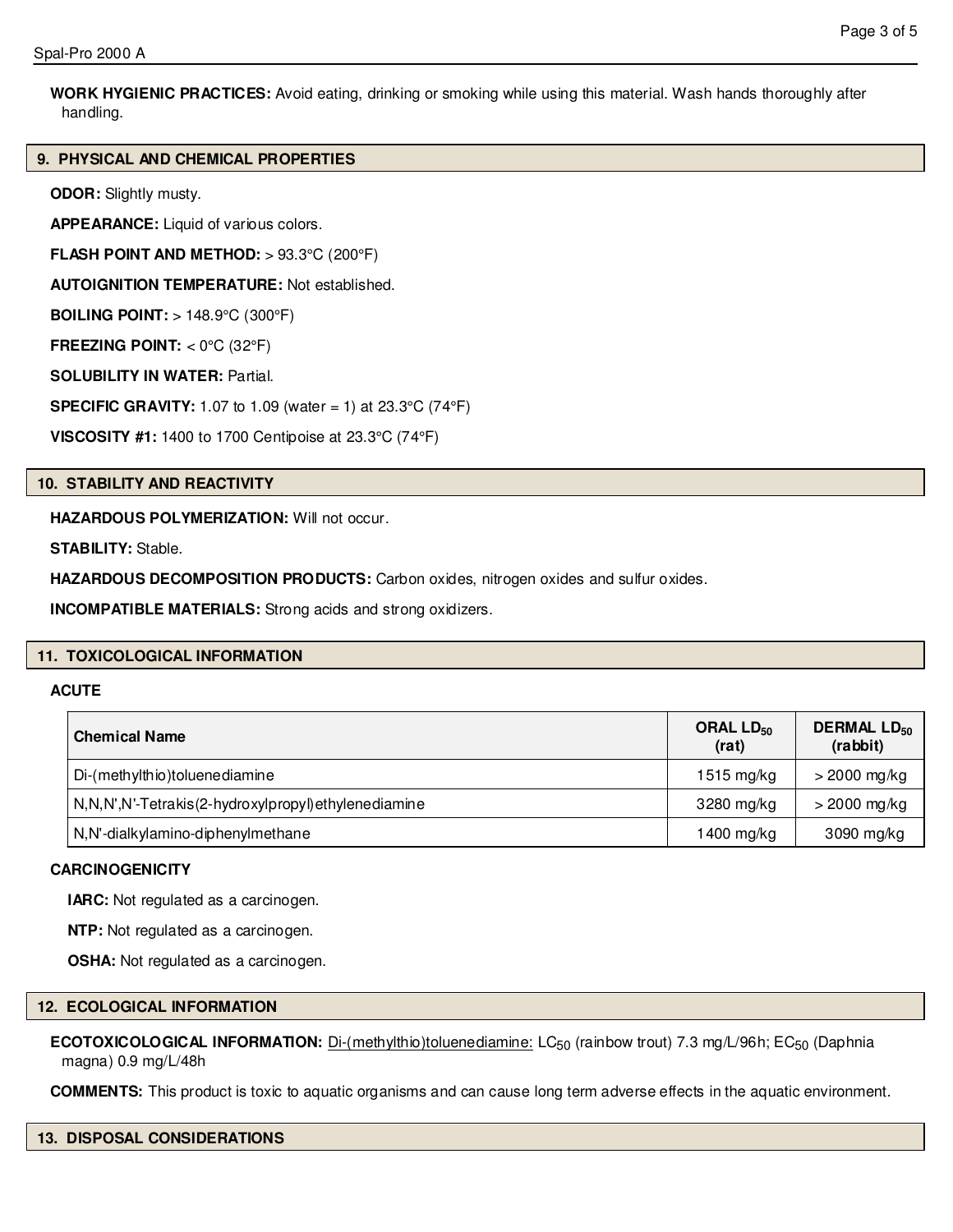**DISPOSAL METHOD:** Dispose in accordance with local, state, provincial or national regulations.

**EMPTY CONTAINER:** Decontaminate and pass to an approved drum recycler or destroy.

**RCRA/EPA WASTE INFORMATION:** If discarded in its purchased form, this material is not a RCRA hazardous waste.

**GENERAL COMMENTS:** The generation of waste should be avoided or minimized whenever possible. Chemical waste, even small quantities, should never be poured into drains, sewers or waterways.

### **14. TRANSPORT INFORMATION**

## **DOT (DEPARTMENT OF TRANSPORTATION)**

**PROPER SHIPPING NAME:** Environmentally hazardous substance, liquid, NOS

**TECHNICAL NAME:** Aromatic amines

**PRIMARY HAZARD CLASS/DIVISION:** Class 9

**UN/NA NUMBER:** UN3082

**PACKING GROUP:** III

**MARINE POLLUTANT #1:** Di-(methylthio)toluenediamine

**OTHER SHIPPING INFORMATION:** In a container 119 gallons or less, this product is not regulated for ground transportation.

## **AIR (ICAO/IATA)**

**SHIPPING NAME:** Not regulated.

## **VESSEL (IMO/IMDG)**

**SHIPPING NAME:** Environmentally hazardous substance, liquid, NOS

**TECHNICAL NAME:** Aromatic amines

**UN/NA NUMBER:** UN3082

**PRIMARY HAZARD CLASS/DIVISION:** Class 9

**PACKING GROUP:** III

**NOTE:** Regulated as a marine pollutant. Limited quantity if less than or equal to 5 liters (1.3 gallons).

## **15. REGULATORY INFORMATION**

## **UNITED STATES**

## **SARA TITLE III (SUPERFUND AMENDMENTS AND REAUTHORIZATION ACT)**

**311/312 HAZARD CATEGORIES:** Acute, Chronic.

**313 REPORTABLE INGREDIENTS:** None.

## **CERCLA (COMPREHENSIVE RESPONSE, COMPENSATION, AND LIABILITY ACT)**

**CERCLA REGULATORY:** None.

## **TSCA (TOXIC SUBSTANCE CONTROL ACT)**

**TSCA REGULATORY:** All components are in TSCA inventory.

**RCRA STATUS:** If discarded in its purchased form, this material is not a RCRA hazardous waste.

**16. OTHER INFORMATION**